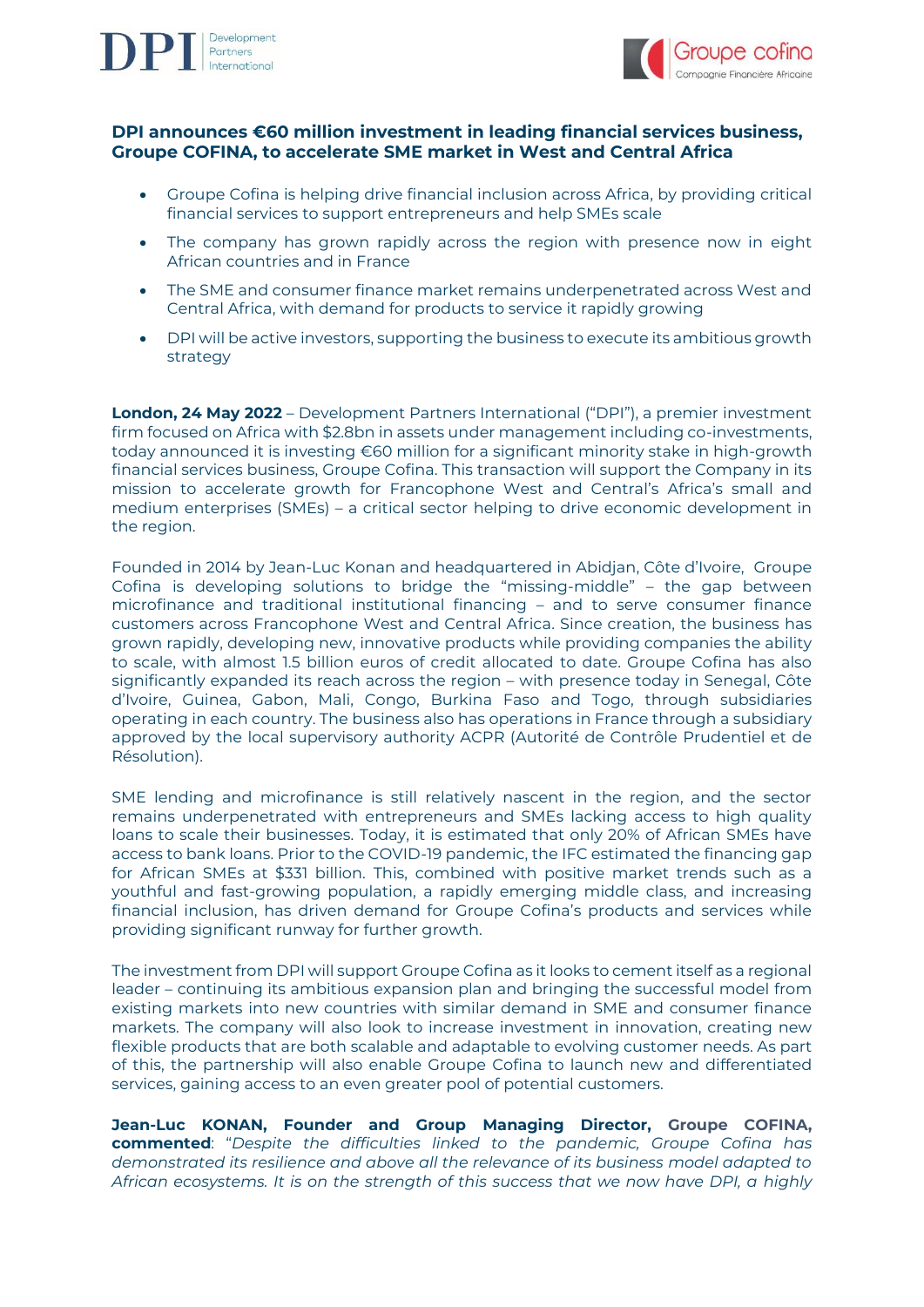



*experienced and trusted investor, by our side. As Groupe Cofina enters this next chapter, this transaction will allow us to strengthen our foundations to consolidate our positioning and accelerate our digital transformation."*

The announcement reaffirms DPI's commitment to creating sustainable economic and societal impact across Africa, with financial inclusion critical to Africa's social and economic development. By applying its Impact and ESG assessment framework, DPI will support Groupe Cofina to build greater resilience and sustainability by assessing the company's broader impacts and helping it progress against the UN sustainable development goals.

As an active investor, DPI will partner with the experienced Groupe Cofina management team to accelerate its strategy while also supporting the company in creating lasting impact. Groupe Cofina has already demonstrated significant progress and commitment to areas such as gender diversity, and since 2014 has supported more than 250 000 clients of which 43% are women. The company has also achieved 2X status, as part of the global 2X initiative on gender, in recognition of the high proportion of women in senior leadership and the positive impact its products contribute towards female empowerment.

**Babacar KA, Partner at DPI, stated**: *"Groupe Cofina is an exciting business that has seen significant evolution since it was founded, and under Jean-Luc's leadership, has established itself as one of the leading players in the region. There is significant demand in the SME market for the products and services Groupe Cofina provides, that will help entrepreneurs grow their businesses, while also driving financial inclusion and creating a positive impact on African economies. The business is fast evolving into a technologypowered provider of financial solutions to the under-served mass market and we are excited to partner with Jean-Luc and his management team to accelerate this journey and bring his vision to life."*

DPI was advised by ASAFO & Co and KPMG.

Groupe Cofina was advised by ADNA.

### **ENDS**

### **Notes to editors**

### **Media contacts:**

*Development Partners International (Edelman)* Alex Simmons, Olivia Adebo, Chloe Payne M: +44 (0)7787 284 441 | +27 72 673 0535 E: [DPI@edelman.com](mailto:DPI@edelman.com)

*Groupe Cofina* Yalis SANE – Communication Director E: [yalis.sane@cofinacorp.com](mailto:yalis.sane@cofinacorp.com) Léonard LIFAR (Agence 35°Nord) M : +337 68 68 76 06 E : [ll@35nord.com](mailto:ll@35nord.com)

## **About DPI**